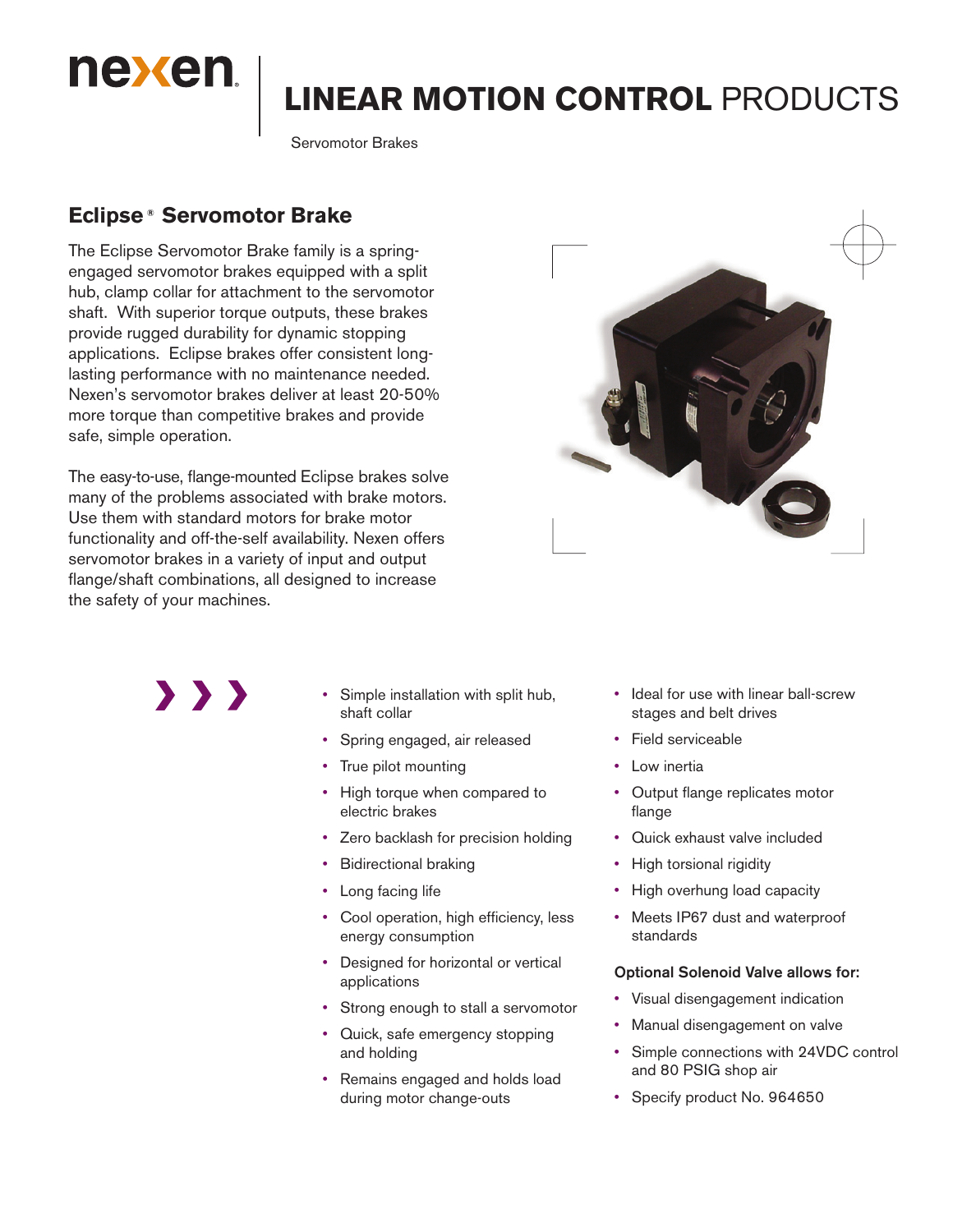

| <b>Product</b><br><b>Number</b> | øA               | в                | øC             | D                         | E-F                            | G                | н              | Л                | Κ                | øL              | M                | P               | Q                | $R-S$                         | T             |
|---------------------------------|------------------|------------------|----------------|---------------------------|--------------------------------|------------------|----------------|------------------|------------------|-----------------|------------------|-----------------|------------------|-------------------------------|---------------|
|                                 |                  |                  |                |                           |                                |                  |                | Size 2           |                  |                 |                  |                 |                  |                               |               |
| 964605                          | 9,5<br>[0.38]    | 35,9<br>[1.41]   | 38,1           | ٠.                        |                                | 57,2             | $#10-$         | 70,3             | 50,6             | 9,5<br>[0.38]   | 31,8<br>[1.25]   |                 | 38,1             | 66,7                          | no key        |
| 964606                          | 6,4<br>[0.25]    | 24,8<br>[0.97]   | [1.50]         |                           | 66,7 [2.63]                    | [2.25]           | 24             | $[2.77]$         | [1.99]           | 6,35<br>[0.25]  | 20,6<br>[0.81]   | $#10 - 24$      | $[1.50]$         | $[2.63]$                      | no key        |
| 964610                          | 9<br>[0.35]      | 35,9<br>[1.41]   | 40<br>[1.58]   | 3<br>[0.12]               | 63 [2.48]                      | 57,2<br>$[2.25]$ | #10-24         | 70,4<br>$[2.77]$ | 50,6<br>[1.99]   | 9,0<br>[0.35]   | 20,0<br>[0.79]   | 5,21<br>[0.205] | 40,0<br>[1.58]   | 63,0<br>$[2.48]$              | no key        |
| 964611                          | 7.94<br>0.313]   | 36.3<br>[1.43]   | 38.1<br>[1.50] | 2,8<br>[0.11]             | 66,7 [2.63]                    | 57,2<br>$[2.25]$ | #10-24         | 70.4<br>$[2.77]$ | 50.6<br>[1.99]   | 7,94<br>[0.313] | 20,6<br>[0.81]   | 5.0<br>[0.20]   | 38,1<br>[1.50]   | 66,7<br>$[2.63]$              | no key        |
| 964612                          | 9<br>[0.35]      | 37<br>[1.46]     | 50<br>[1.97]   | 3,5<br>[0.14]             | 70 [2.76]                      | 57,2<br>[2.25]   | 5,0<br>[0.197] | 70,4<br>[2.77]   | 50,6<br>[1.99]   | 9,0<br>[0.35]   | 25,0<br>[0.98]   | 5,21<br>[0.205] | 50,0<br>[1.97]   | 63,0<br>[2.48]                | no key        |
| 964613                          | 14               | 33,1             | 52             | 3,51                      | 63 [2.48]                      | 74,2             | 6,34           | 74,5             | 56,0             | 14,0            | 30,0             | 6,0             | 50               | 70 [2.76]                     | 5,0           |
|                                 | [0.55]           | $[1.30]$         | [2.05]         | [0.14]                    | $91,5$ [3.6]                   | $[2.92]$         | [0.25]         | [2.93]           | [2.2]            | [0.55]          | [1.18]           | $[0.24]$        | [1.97]           | 91,5 [3.60]                   | [0.20]        |
| Size 3                          |                  |                  |                |                           |                                |                  |                |                  |                  |                 |                  |                 |                  |                               |               |
| 964717                          | 13,0<br>[0.51]   | 37,0<br>$[1.46]$ | 73,0<br>[2.88] | 4,0<br>[0.16]             | 85,0-108,7<br>$[3.35 - 4.28]$  | 92,0<br>[3.62]   | 7,0<br>[0.28]  | 77,7<br>[3.06]   | 65,0<br>$[2.60]$ | 13,0<br>[0.51]  | 30,0<br>[1.18]   | 5,6<br>[0.22]   | 73,0<br>[2.88]   | 98,4-108,7<br>$[3.87 - 4.28]$ | no key        |
| 964713                          | 14,0<br>[0.55]   | 37,0<br>[1.46]   | 50,0<br>[1.97] | 5,0<br>[0.20]             | 95,0-108,7<br>$[3.74 - 4.28]$  | 92,0<br>[3.62]   | 7,0<br>[0.82]  | 77,7<br>[3.06]   | 65,0<br>[2.60]   | 14,0<br>[0.55]  | 30,0<br>[1.18]   | 7,0<br>[0.28]   | 50,0<br>[1.97]   | 95,0-108,7<br>$[3.74 - 2.28]$ | no key        |
| 964714                          | 14,0<br>[0.55]   | 37,0<br>[1.46]   | 70,0<br>[2.76] | 4,0<br>[0.16]             | 85,0-108,7<br>$[3.35 - 4.28]$  | 92,0<br>[3.62]   | 7,0<br>[0.28]  | 77,7<br>[3.06]   | 65,0<br>[2.60]   | 14,0<br>[0.55]  | 30,0<br>[1.18]   | 7,0<br>[0.28]   | 70,0<br>[2.76]   | 85,0-108,7<br>$[3.34 - 4.28]$ | no key        |
| 964718                          | 14,0             | 37,0             | 73,0           | 4,0                       | 85,0-108,7                     | 92,0             | 7,0            | 77,7             | 65,0             | 14,0            | 30,0             | 5,6             | 73,0             | 98,4-108,7                    | 5,0           |
|                                 | [0.55]           | [1.46]           | [2.88]         | [0.16]                    | $[3.35 - 4.28]$                | [3.62]           | [0.28]         | [3.06]           | $[2.60]$         | [0.55]          | [1.18]           | [0.22]          | [2.88]           | $[3.88 - 4.28]$               | [0.20]        |
| 964709                          | 14,0             | 42,3             | 80.0           | 5.0                       | 90,0-108,7                     | 92,0             | 7,1            | 77,7             | 65,0             | 14,0            | 30,0             | 7,0             | 80,0             | 100,0-108,7                   | 5,0           |
|                                 | [0.55]           | [1.67]           | [3.15]         | [0.20]                    | $[3.54 - 4.28]$                | $[3.62]$         | [0.28]         | [3.06]           | $[2.60]$         | [0.55]          | [1.18]           | [0.28]          | [3.15]           | $[3.94 - 4.28]$               | [0.20]        |
| 964710 <sup>1</sup>             | 14,0             | 42,3             | 80,0           | 5,0                       | 90,0-108,7                     | 92,0             | 7,1            | 77,7             | 65,0             | 14,0            | 30,0             | 7,0             | 80,0             | 100,0-108,7                   | 5,0           |
|                                 | [0.55]           | [1.67]           | [3.15]         | [0.20]                    | $[3.54 - 4.28]$                | [3.62]           | [0.28]         | [3.06]           | [2.60]           | [0.55]          | [1.18]           | [0.28]          | [3.15]           | $[3.94 - 4.28]$               | [0.20]        |
| 964711 <sup>2</sup>             | 16,0             | 45,0             | 80,0           | 5,0                       | 90,0-109,0                     | 92,0             | 7,1            | 70,0             | 65,0             | 16,0            | 40,0             | 7,0             | 70,0             | 90,0-109,0                    | 5,0           |
|                                 | [0.63]           | $[1.77]$         | [3.15]         | [0.20]                    | $[3.54 - 4.29]$                | [3.62]           | [0.28]         | [2.76]           | $[2.60]$         | [0.63]          | [1.57]           | [0.28]          | [2.76]           | $[3.54 - 4.28]$               | [0.20]        |
| 964716                          | 15,88            | 37,0             | 80,0           | 5,0                       | 90,0-108,7                     | 92,0             | 7,1            | 77,7             | 65,0             | 15,9            | 30,0             | 5,6             | 73,0             | 98,4-108,7                    | 4,8           |
|                                 | [0.62]           | [1.46]           | [3.15]         | $[0.20]$                  | $[3.54 - 4.28]$                | [3.62]           | [0.28]         | [3.06]           | [2.60]           | [0.63]          | [1.18]           | [0.22]          | [2.88]           | $[3.88 - 4.28]$               | [0.19]        |
| 964712                          | 16,0             | 40,0             | 80,0           | 5,0                       | 90,0-108,7                     | 92,0             | 7,1            | 77,7             | 65,0             | 16,0            | 40,0             | 7,0             | 70,0             | 90,0-108,7                    | 5,0           |
|                                 | [0.63]           | [1.57]           | [3.15]         | [0.20]                    | $[3.54 - 4.28]$                | $[3.62]$         | [0.28]         | [3.06]           | [2.60]           | [0.63]          | [1.58]           | [0.28]          | [2.76]           | $[3.54 - 4.28]$               | [0.20]        |
| 964715                          | 16,0             | 40.0             | 80.0           | 5,0                       | 90,0-108,7                     | 92,0             | 7,1            | 77,7             | 65,0             | 16,0            | 40,0             | 7,0             | 80.0             | 100,0-108,7                   | 5,0           |
|                                 | [0.63]           | [1.57]           | [3.15]         | [0.20]                    | $[3.54 - 4.28]$                | $[3.62]$         | [0.28]         | [3.06]           | $[2.60]$         | [0.63]          | [1.58]           | [0.28]          | [3.15]           | $[3.94 - 4.28]$               | [0.20]        |
| 964719                          | 19,1             | 40.7             | 73,0           | 5,0                       | 90,0-108,7                     | 92,0             | 7,1            | 77,7             | 65,0             | 16,0            | 40,0             | 7,0             | 70.0             | 90,0-108,7                    | 5,0           |
|                                 | [0.75]           | [1.60]           | [2.88]         | [0.20]                    | $[3.54 - 4.28]$                | [3.62]           | [0.28]         | [3.06]           | [2.60]           | [0.63]          | [1.58]           | [0.28]          | [2.76]           | $[3.54 - 4.28]$               | [0.20]        |
| 964720                          | 16,0             | 40.0             | 80.0           | 5,0                       | 90,0-108,7                     | 92,0             | 7,0            | 77,7             | 65,0             | 16,0            | 40,0             | 7,0             | 80,0             | 100,0-108,7                   | 5,0           |
|                                 | [0.63]           | $[1.57]$         | [3.15]         | [0.20]                    | $[3.54 - 4.28]$                | $[3.62]$         | [0.28]         | [3.06]           | $[2.6]$          | [0.63]          | [1.58]           | [0.28]          | [3.15]           | $[3.94 - 4.28]$               | [0.20]        |
| 964721                          | 10,0             | 37,0             | 80,0           | 5,0                       | 90,0-108,7                     | 92,0             | 7,0            | 77,7             | 65,0             | 10,0            | 30,0             | 7,0             | 80,0             | 100,0-108,7                   | 3,0           |
|                                 | [0.394]          | [1.46]           | [3.15]         | [0.20]                    | $[3.54 - 4.28]$                | [3.62]           | [0.28]         | [3.06]           | $[2.6]$          | [0.394]         | [1.18]           | [0.28]          | [3.15]           | $[3.94 - 4.28]$               | [0.12]        |
| 964722                          | 12,7             | 37,0             | 73,0           | 4,0                       | 85,0-108,7                     | 92,0             | 7,0            | 77,7             | 65,0             | 12,7            | 30,5             | 5,92            | 73,0             | 98,4-108,7                    | 3,2           |
|                                 | [0.5]            | [1.46]           | $[2.88]$       | [0.16]                    | $[3.35 - 4.28]$                | $[3.62]$         | [0.28]         | [3.06]           | $[2.6]$          | [0.5]           | [1.20]           | [0.233]         | [2.88]           | $[3.88 - 4.28]$               | [0.13]        |
| 964723                          | 19.0<br>${0.75}$ | 57.0<br>$[2.24]$ | 110            | 11.0<br>$[4.33]$ $[0.43]$ | 125.7-150.0<br>$[4.95 - 5.90]$ | 92,0<br>[3.62]   | 10.0<br>[0.39] | 88,2<br>$[3.47]$ | 65,0<br>[2.6]    | 16,0<br>[0.63]  | 40.0<br>$[1.57]$ | 7.0<br>[0.28]   | 70.0<br>$[2.76]$ | 90,0-108,7<br>$[3.54 - 4.28]$ | 5,0<br>[0.20] |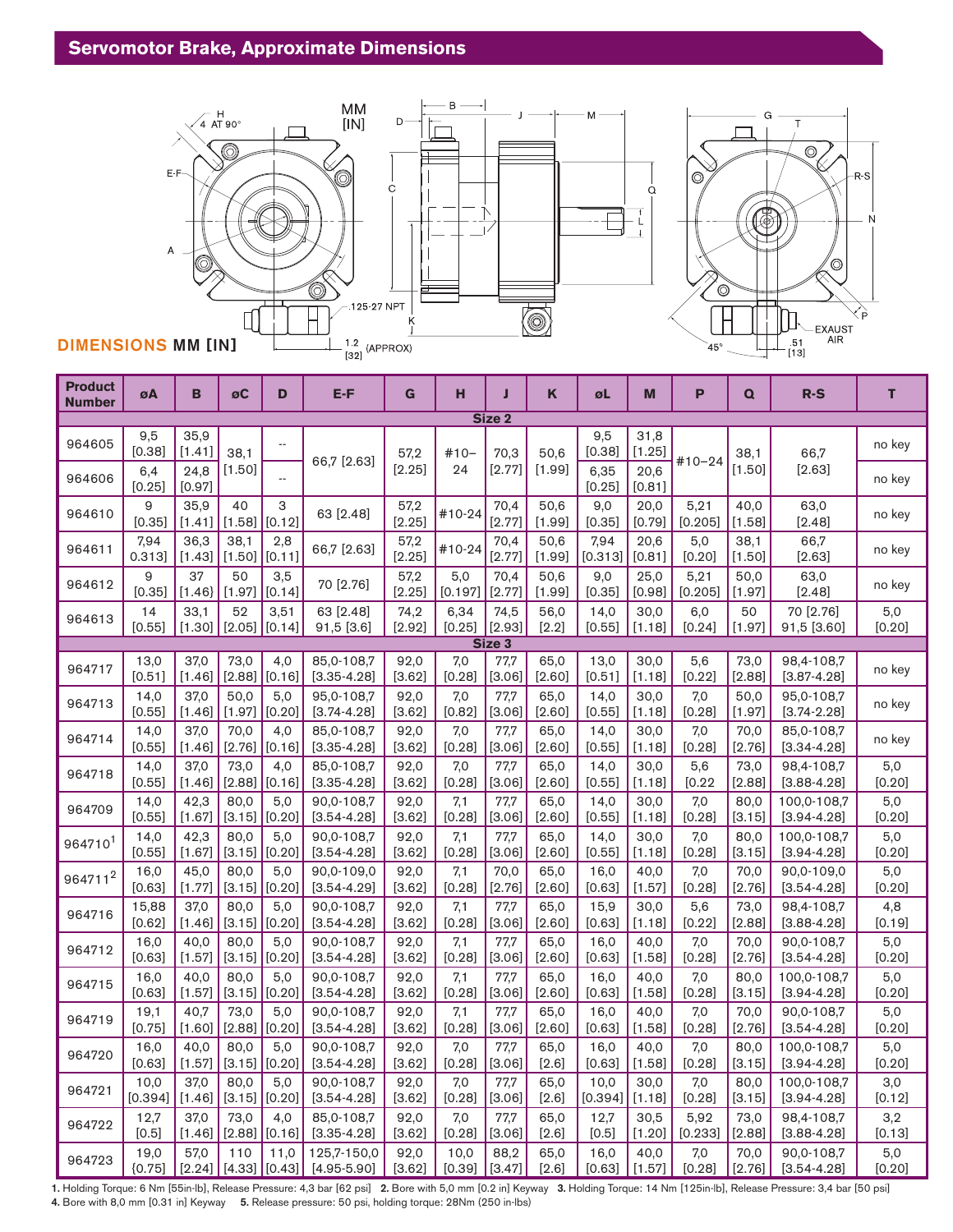

# DIMENSIONS MM [IN]

| <b>Product</b><br><b>Number</b> | øΑ               | в                | øC              | D             | E-F                            | G                 | н                | Π               | K              | øL               | M                | P               | Q               | $R-S$           | T              |
|---------------------------------|------------------|------------------|-----------------|---------------|--------------------------------|-------------------|------------------|-----------------|----------------|------------------|------------------|-----------------|-----------------|-----------------|----------------|
|                                 |                  |                  |                 |               |                                |                   |                  | Size 4          |                |                  |                  |                 |                 |                 |                |
| 964824                          | 14,0             | 55,5             | 80,0            | 3,5           | 115,0-150,0                    | 125,0             | 10,0             | 105,7           | 82,0           | 14,0             | 30,0             | 10,0            | 80,0            | 115,0-149,9     | 5,0            |
|                                 | [0.55]           | [2.19]           | [3.15]          | [0.14]        | $[4.53 - 5.90]$                | [4.92]            | [0.39]           | [4.16]          | [3.20]         | [0.55]           | $[1.20]$         | [0.39]          | [3.10]          | $[4.53 - 5.90]$ | [0.20]         |
| 964819 <sup>3</sup>             | 19,0             | 55,5             | 110,0           | 3,5           | 125,7-150,0                    | 125,0             | 10,0             | 106,5           | 82,0           | 19,0             | 50,0             | 10,0            | 110,0           | 130,0-150,0     | 6,0            |
|                                 | [0.75]           | [2.19]           | [4.33]          | [0.14]        | $[4.95 - 5.90]$                | [4.92]            | [0.39]           | [4.19]          | [3.20]         | [0.75]           | $[1.97]$         | [0.39]          | [4.33]          | $[5.12 - 5.90]$ | $[0.24]$       |
| 964814                          | 19,0             | 55,5             | 110,0           | 3,5           | 125,7-150,0                    | 125,0             | 10,0             | 106,5           | 82,0           | 19,0             | 50,0             | 10,0            | 110,0           | 130,0-150,0     | 6,0            |
|                                 | [0.75]           | [2.19]           | [4.33]          | [0.14]        | $[4.95 - 5.90]$                | [4.92]            | [0.39]           | [4.19]          | [3.20]         | [0.75]           | $[1.97]$         | [0.39]          | [4.33]          | $[5.12 - 5.90]$ | $[0.24]$       |
| 964823 <sup>3</sup>             | 19,0             | 55,5             | 95,0            | 3,5           | 115,0-150,0                    | 125,0             | 10,0             | 105,7           | 82,0           | 19,0             | 40,0             | 10,0            | 95.0            | 115,0-149,9     | 6,0            |
|                                 | [0.75]           | $[2.19]$         | [3.74]          | [0.14]        | $[4.53 - 5.90]$                | [4.92]            | [0.39]           | [4.16]          | [3.20]         | [0.75]           | [1.58]           | [0.39]          | [3.74]          | $[4.53 - 5.90]$ | [0.24]         |
| 964818                          | 19,0             | 55,5             | 95,0            | 3,5           | 115,0-150,0                    | 125,0             | 10,0             | 105,7           | 82,0           | 19,0             | 40,0             | 10,0            | 95,0            | 115,0-149,9     | 6,0            |
|                                 | [0.75]           | [2.19]           | [3.74]          | [0.14]        | $[4.53 - 5.90]$                | [4.92]            | [0.39]           | [4.16]          | [3.20]         | [0.75]           | [1.58]           | [0.39]          | [3.74]          | $[4.53 - 5.90]$ | $[0.24]$       |
| 964816                          | 19,0<br>[0.75]   | 42,9<br>[1.69]   | 95.0<br>[3.74]  | 3,0<br>[0.12] | 125,7-150,0<br>$[4.95 - 5.90]$ | 125,0<br>[4.92]   | 10,0<br>[0.39]   | 104,0<br>[4.09] | 82,0<br>[3.20] | 22,2<br>[0.88]   | 54,0<br>[2.13]   | $3/8 - 16$      | 114,3<br>[4.50] | 149,2<br>[5.88] | 4,8<br>[0.19]  |
| 964826                          | 15,9             | 56,3             | 114,3           | 3,5           | 149,2                          | 125,0             | 10,3             | 106.5           | 82,0           | 19,0             | 40,0             | 10,0            | 110,0           | 130,0-150,0     | 6,0            |
|                                 | [0.63]           | [2.22]           | $[4.50]$        | [0.14]        | [5.88]                         | $[4.92]$          | [0.41]           | [4.19]          | [3.20]         | [0.75]           | [1.58]           | [0.39]          | [4.33]          | $[5.12 - 5.90]$ | [0.24]         |
| 964817                          | 24,0             | 55,5             | 110,0           | 3,5           | 125,7-150,0                    | 125,0             | 10,0             | 106.5           | 82,0           | 24,0             | 50,0             | 10,0            | 110,0           | 130,0-150,0     | 8,0            |
|                                 | [0.95]           | [2.19]           | [4.33]          | [0.14]        | $[4.95 - 5.90]$                | [4.92]            | [0.39]           | [4.19]          | [3.20]         | [0.95]           | [1.97]           | [0.39]          | $[4.33]$        | $[5.12 - 5.90]$ | [0.32]         |
| 964815                          | 24,0<br>[0.95]   | 55,9<br>$[2.20]$ | 110,0<br>[4.33] | 4,0<br>[0.16] | 150,0-186,3<br>$[5.90 - 7.34]$ | 125,0<br>[4.92]   | 12,0<br>$[0.47]$ | 105,0<br>[4.13] | 82,0<br>[3.20] | 22,2<br>[0.88]   | 53,97<br>[2.13]  | $3/8 - 16$      | 114,3<br>[4.50] | 149,2<br>[5.88] | 4,80<br>[0.19] |
| 964820                          | 22,0<br>[0.87]   | 55,5<br>[2.19]   | 110,0<br>[4.33] | 3,5<br>[0.14] | 125,7-150,0<br>$[4.95 - 5.90]$ | 125,0<br>$[4.92]$ | 10,0<br>[0.39]   | 105,6<br>[4.16] | 82,0<br>[3.20] | 15,9<br>[0.63]   | 52,4<br>[2.06]   | $3/8 - 16$      | 114,3<br>[4.50] | 149,2<br>[5.88] | 4,80<br>[0.19] |
| 964821                          | 22,0             | 67,1             | 110,0           | 3,5           | 125,7-150,0                    | 125,0             | 10,0             | 99,2            | 82,0           | 22,0             | 50,0             | 10,0            | 110,0           | 130,0-150,0     | 6,0            |
|                                 | [0.87]           | $[2.64]$         | $[4.33]$        | [0.14]        | $[4.95 - 5.90]$                | [4.92]            | [0.39]           | [3.91]          | $[3.20]$       | [0.87]           | $[1.97]$         | [0.39]          | [4.33]          | $[5.12 - 5.90]$ | [0.24]         |
| 964830                          | 24,0             | 54,7             | 95,0            | 3,5           | 115,0-150,0                    | 125,0             | 10,0             | 105,7           | 82,0           | 24,0             | 45,0             | 7,0             | 95,0            | 115,0-149,9     | 8,0            |
|                                 | [0.95]           | [2.15]           | [3.74]          | [0.14]        | $[4.53 - 5.90]$                | [4.92]            | [0.39]           | [4.16]          | [3.20]         | [0.95]           | [1.77]           | [0.28]          | [3.74]          | $[4.53 - 5.90]$ | [0.32]         |
| 964825                          | 24,0             | 54,7             | 95.0            | 3,5           | 115,0-150,0                    | 125,0             | 10,0             | 105,7           | 82,0           | 24,0             | 50,0             | 10,0            | 95,0            | 115,0-149,9     | 8,0            |
|                                 | [0.95]           | [2.15]           | [3.74]          | [0.14]        | $[4.53 - 5.90]$                | [4.92]            | [0.39]           | [4.16]          | [3.20]         | [0.95]           | $[1.97]$         | [0.39]          | [3.74]          | $[4.53 - 5.90]$ | [0.32]         |
| 964829                          | 24,0             | 55,5             | 110,0           | 3,5           | 125,7-150,0                    | 125,0             | 10,0             | 106,5           | 82,0           | 24,0             | 50,0             | 10,0            | 110,0           | 130,0-150,0     | 8,0            |
|                                 | [0.95]           | [2.19]           | $[4.33]$        | [0.14]        | $[4.95 - 5.90]$                | [4.92]            | [0.39]           | [4.19]          | [3.20]         | [0.95]           | [1.97]           | [0.39]          | [4.33]          | $[5.12 - 5.90]$ | [0.32]         |
| 964828                          | 24,0             | 55,5             | 110             | 3,5           | 125,7-150,0                    | 125               | 10               | 106,5           | 120,0          | 24,0             | 50,0             | 10              | 110.0           | 130,0-150,0     | 8,0            |
|                                 | [0.95]           | [2.19]           | [4.33]          | [0.14]        | $[4.95 - 5.90]$                | [4.92]            | [0.39]           | [4.19]          | [4.7]          | [0.95]           | [1.97]           | [0.39]          | [4.33]          | $[5.12 - 5.90]$ | [0.32]         |
| 964832                          | 19,0             | 60,5             | 95,0            | 3,5           | 115,0-150,0                    | 125               | 10               | 105,7           | 82             | 19,0             | 55,0             | 10              | 95,0            | 115,0-150,0     | 6,0            |
|                                 | [0.75]           | [2.38]           | $[3.74]$        | [0.14]        | $[4.53 - 5.90]$                | [4.92]            | [0.39]           | [4.16]          | [3.2]          | [0.75]           | [2.17]           | [0.39]          | [3.74]          | $[4.53 - 5.90]$ | $[0.24]$       |
| 964833                          | 15,88            | 56,1             | 110             | 3,5           | 125,7-150,0                    | 125               | 10               | 107,4           | 82             | 15,88            | 38,1             | 10              | 55,6            | 125,7-150,0     | 4,8            |
|                                 | [0.625]          | [2.21]           | [4.33]          | [0.14]        | $[4.95 - 5.90]$                | [4.92]            | [0.39]           | [4.23]          | $[3.2]$        | [0.625]          | [1.50]           | [0.39]          | [2.19]          | $[4.95 - 5.90]$ | [0.19]         |
| 964834                          | 15,88            | 56,1             | 63,5            | 3,5           | 127-150                        | 125               | 10               | 107,4           | 82             | 15,88            | 50,8             | 10              | 63,5            | 127-150         | 4,8            |
|                                 | [0.625]          | [2.21]           | $[2.5]$         | [0.14]        | $[5.0 - 5.90]$                 | [4.92]            | [0.39]           | [4.23]          | [3.2]          | [0.625]          | $[2.0]$          | [0.39]          | $[2.5]$         | $[5.0 - 5.90]$  | [0.19]         |
| 964835                          | 15,88<br>[0.625] | 63,5<br>$[2.50]$ | 55,6<br>[2.19]  | ٠.            | 125,7-150,0<br>$[4.95 - 5.90]$ | 125<br>[4.92]     | 10<br>[0.39]     | 104,8<br>[4.13] | 82<br>[3.2]    | 15,88<br>[0.625] | 52.4<br>$[2.06]$ | 9,53<br>[0.375] | 114,3<br>[4.5]  | 149,2<br>[5.88] | 4,8<br>[0.19]  |
| 964836                          | 24,0             | 56,5             | 110             | 3,5           | 125,7-150,0                    | 125               | 10               | 105,6           | 82             | 22,23            | 54,0             | 9,53            | 114,3           | 149,2           | 4,8            |
|                                 | [0.95]           | $[2.23]$         | [4.33]          | [0.14]        | $[4.95 - 5.90]$                | [4.92]            | [0.39]           | [4.16]          | [3.2]          | [0.88]           | [2.13]           | [0.375]         | [4.5]           | [5.88]          | [0.19]         |
| 964837                          | 19,0             | 56,3             | 110             | 3,5           | 125,7-150,0                    | 125               | 10               | 106,5           | 82             | 19,0             | 40,0             | 10              | 110,0           | 130,0-150,0     | 6,0            |
|                                 | [0.75]           | [2.22]           | [4.33]          | [0.14]        | $[4.95 - 5.90]$                | [4.92]            | [0.39]           | [4.19]          | $[3.2]$        | [0.75]           | [1.58]           | [0.39]          | [4.33]          | $[5.12 - 5.90]$ | [0.24]         |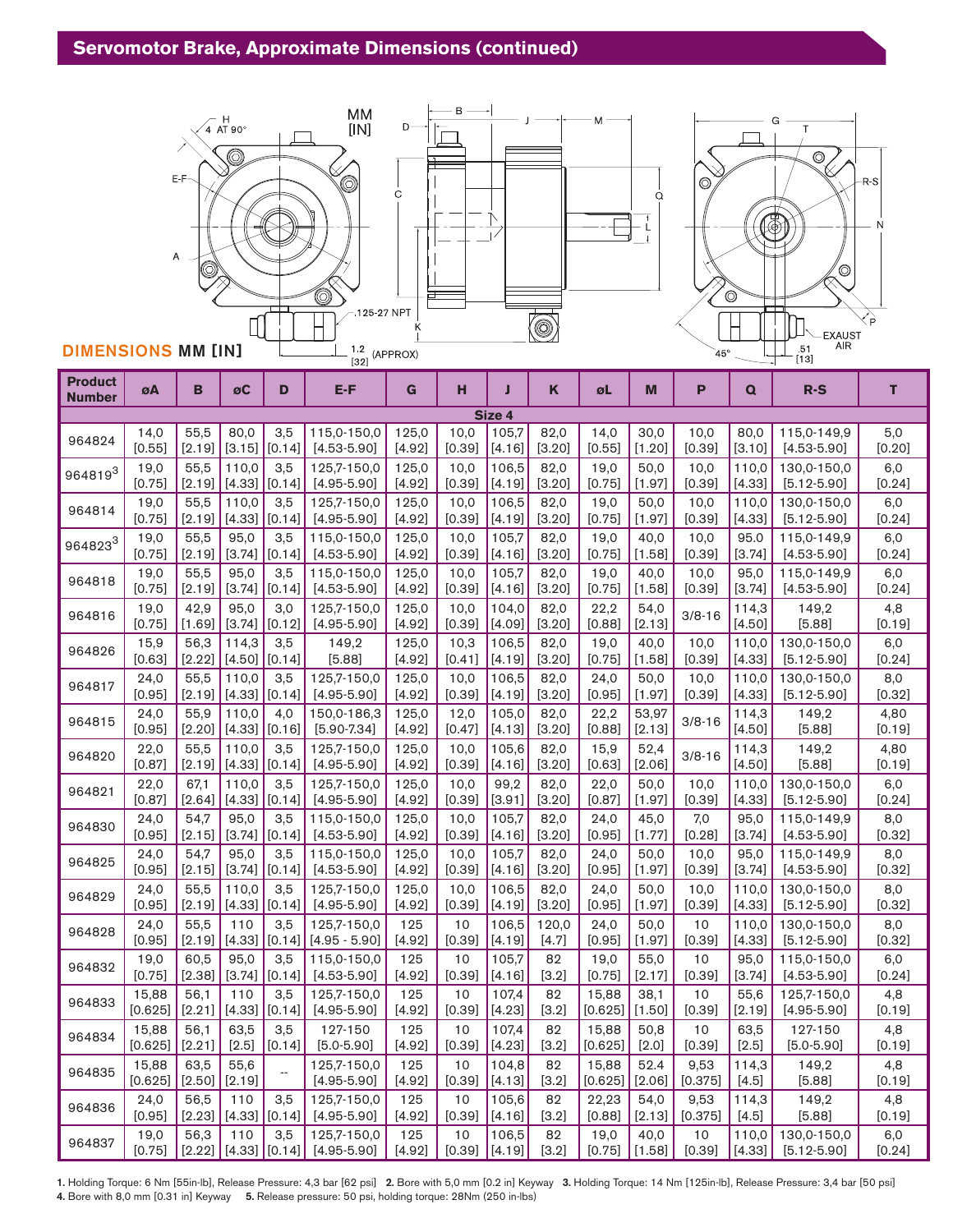# **Servomotor Brake, Approximate Dimensions (continued)**



| <b>Product</b><br><b>Number</b> | øΑ             | B              | øC                         | D             | E-F                            | G               | н                  | Л               | K                | øL             | M              | P              | Q               | $R-S$                          | т             |
|---------------------------------|----------------|----------------|----------------------------|---------------|--------------------------------|-----------------|--------------------|-----------------|------------------|----------------|----------------|----------------|-----------------|--------------------------------|---------------|
|                                 |                |                |                            |               |                                |                 | Size 4 (continued) |                 |                  |                |                |                |                 |                                |               |
| 964838                          | 19,0<br>[0.75] | 60.5<br>[2.38] | 95.0<br>[3.74]             | 3,5<br>[0.14] | 115,0-150,0<br>$[4.53 - 5.90]$ | 125,0<br>[4.92] | 10,0<br>[0.39]     | 105,7<br>[4.16] | 82,0<br>$[3.2]$  | 20,0<br>[0.79] | 62,0<br>[2.44] | 10,0<br>[0.39] | 95.0<br>[3.74]  | 115,0-150,0<br>$[4.53 - 5.90]$ | no key        |
| 964839                          | 19,0           | 55,6           | 95.0                       | 3,5           | 115,0,150,0                    | 125,0           | 10.0               | 104,8           | 82,0             | 15,88          | 52,4           | 9,53           | 114,3           | 149,2                          | 4,8           |
|                                 | [0.75]         | [2.19]         | [3.74]                     | [0.14]        | $[4.53 - 5.90]$                | [4.92]          | [0.39]             | [4.13]          | $[3.2]$          | [0.625]        | [2.06]         | [0.375]        | $[4.5]$         | [5.88]                         | [0.19]        |
| 964842                          | 28,0<br>[1.10] | 67,1<br>[2.64] | 110,0<br>[4.33]            | 7,0<br>[0.28] | 125,7-150,0<br>$[4.95 - 5.90]$ | 125,0<br>[4.92] | 10,0<br>[0.39]     | 106,5<br>[4.19] | 82,0<br>[3.2]    | 28,0<br>[1.10] | 60,0<br>[2.36] | 10,0<br>[0.39] | 110,0<br>[4.33] | 130,0-150,0<br>$[5.12 - 5.90]$ | no key        |
| 964844                          | 19,0           | 61,3           | 110,0                      | 7,0           | 125,7-150,0                    | 125,0           | 10,0               | 106,5           | 82,0             | 19,0           | 55,0           | 10,0           | 110,0           | 130,0-150,0                    | 6,0           |
|                                 | [0.75]         | $[2.41]$       | [4.33]                     | [0.28]        | $[4.95 - 5.90]$                | [4.92]          | [0.39]             | [4.19]          | [3.2]            | [0.75]         | [2.17]         | [0.39]         | [4.33]          | $[5.12 - 5.90]$                | [0.24]        |
| 964845                          | 24,0           | 59.0           | 110.0                      | 7.0           | 125,7-150,0                    | 125,0           | 10,0               | 106,5           | 82,0             | 24,0           | 50,0           | 10,0           | 110,0           | 130,0-150,0                    | 8,0           |
|                                 | [0.95]         | [2.32]         | [4.33]                     | [0.28]        | $[4.95 - 5.90]$                | [4.92]          | [0.39]             | [4.19]          | $[3.2]$          | [0.95]         | [1.97]         | [0.39]         | [4.33]          | $[5.12 - 5.90]$                | [0.32]        |
| 964849                          | 19,0           | 55,5           | 95,0                       | 3,5           | 115,0                          | 150,4           | 9,53               | 105,7           | 95,0             | 24,0           | 50,0           | 10,0           | 130,0           | 165,0-180,0                    | 8,0           |
|                                 | [0.75]         | [2.19]         | [3.74]                     | [0.14]        | [4.53]                         | [5.92]          | [0.375]            | [4.16]          | [3.70]           | [0.95]         | [1.97]         | [0.39]         | [5.12]          | $[6.50 - 7.1]$                 | [0.32]        |
| 964851                          | 19,0           | 70,3           | 110,0                      | 16,0          | 125,7-150,0                    | 125,0           | 10,0               | 115,5           | 82,0             | 24,0           | 50,0           | 10,0           | 110,0           | 130,0,150,0                    | 8,0           |
|                                 | [0.75]         | [2.77]         | [4.33]                     | [0.63]        | $[4.95 - 5.90]$                | [4.92]          | [0.39]             | [4.55]          | $[3.2]$          | [0.95]         | [1.97]         | [0.39]         | [4.33]          | $[5.12 - 5.90]$                | [0.32]        |
| 964852                          | 16,0           | 56,3           | 110,0                      | 3,5           | 125,7-150,0                    | 125,0           | 10,0               | 105,7           | 82,0             | 16,0           | 40,0           | 10,0           | 110,0           | 130,0-150,0                    | 5,0           |
|                                 | [0.63]         | [2.22]         | [4.33]                     | [0.14]        | $[4.95 - 5.90]$                | [4.92]          | [0.39]             | [4.16]          | $[3.2]$          | [0.63]         | [1.58]         | [0.39]         | [4.33]          | $[5.12 - 5.90]$                | [0.20]        |
| 964853                          | 24,0           | 55,5           | 110,0                      | 3,5           | 125,7-150,0                    | 125,0           | 10,0               | 106,5           | 82,0             | 19,0           | 35,0           | 10,0           | 110,0           | 130,0-150,0                    | 6,0           |
|                                 | [0.95]         | [2.19]         | [4.33]                     | [0.14]        | $[4.95 - 5.90]$                | [4.92]          | [0.39]             | [4.19]          | [3.2]            | [0.75]         | [1.38]         | [0.39]         | [4.33]          | $[5.12 - 5.90]$                | [0.24]        |
| 964855                          | 28,0<br>[1.10] | 85,6<br>[3.37] | 110,0<br>[4.33]            | 7,0<br>[0.28] | 125,7-150,0<br>$[4.95 - 5.90]$ | 125,0<br>[4.92] | 10,0<br>[0.39]     | 125<br>[4.92]   | 82,0<br>$[3.2]$  | 28,0<br>[1.10] | 60,0<br>[2.36] | 10,0<br>[0.39] | 110,0<br>[4.33] | 130,0-150,0<br>$[5.12 - 5.90]$ | no key        |
| 964856                          | 19,0           | 64,5           | 110,0                      | 16,0          | 125,7-150,0                    | 125,0           | 10,0               | 115,5           | 82,0             | 19,0           | 50,0           | 10,0           | 110,0           | 130,0-150,0                    | 6,0           |
|                                 | [0.75]         | [2.54]         | (4.33)                     | [0.63]        | $[4.95 - 5.90]$                | [4.92]          | [0.39]             | [4.55]          | $[3.2]$          | [0.75]         | [1.97]         | [0.39]         | [4.33]          | $[5.12 - 5.90]$                | [0.24]        |
|                                 |                |                |                            |               |                                |                 |                    | Size 5          |                  |                |                |                |                 |                                |               |
| 964907                          | 24,0<br>[0.95] | 58,2<br>[2.29] | 131,0<br>$[5.16]$ $[0.24]$ | 6,2           | 150,0-186,3<br>$[5.91 - 7.33]$ | 150,4<br>[5.92] | 12,0<br>[0.47]     | 132,5<br>[5.22] | 95.0<br>[3.70]   | 24,0<br>[0.95] | 50,0<br>[1.97] | 12,0<br>[0.47] | 130,0<br>[5.12] | 165,0-186,3<br>$[6.50 - 7.33]$ | 8,0<br>[0.32] |
| 964906                          | 32,0<br>[1.26] | 65,7<br>[2.59] | 130,0<br>[5.12]            | 4,0<br>[0.16] | 215,0<br>[8.47]                | 150,4<br>[5.92] | 15,0<br>[0.59]     | 140,5<br>[5.53] | 95,0<br>[3.70]   | 22,2<br>[0.88] | 54,0<br>[2.13] | $3/8 - 16$     | 114,3<br>[4.50] | 149,2<br>[5.88]                | 4,8<br>[0.19] |
| 964908                          | 24,0           | 58,2           | 131,0                      | 6,15          | 150,0-186,3                    | 150,4           | 12,0               | 132,5           | 95,0             | 24,0           | 50,0           | 12,0           | 130,0           | 165,0-186,3                    | 8,0           |
|                                 | [0.95]         | [2.29]         | [5.16]                     | [0.24]        | $[5.91 - 7.33]$                | [5.92]          | [0.47]             | [5.22]          | [3.70]           | [0.95]         | [1.97]         | [0.47]         | [5.12]          | $[6.50 - 7.33]$                | [0.32]        |
| 964909                          | 24,0           | 58,2           | 110,0                      | 6,2           | 150,0-186,3                    | 150,4           | 12,0               | 132,5           | 95,0             | 24,0           | 50,0           | 12,0           | 110,0           | 165,0-186,3                    | 8,0           |
|                                 | [0.95]         | [2.29]         | [4.33]                     | [0.24]        | $[5.91 - 7.33]$                | [5.92]          | [0.47]             | [5.22]          | [3.70]           | [0.95]         | [1.97]         | [0.47]         | [4.33]          | $[6.50 - 7.33]$                | [0.32]        |
| 964912 <sup>4</sup>             | 24,0           | 66,7           | 131,0                      | 6,2           | 150,0-186,0                    | 150,4           | 12,0               | 132,5           | 95,0             | 24,0           | 50,0           | 12,0           | 131,0           | 165,0-186,3                    | 8,0x7,0       |
|                                 | [0.95]         | [2.63]         | [5.16]                     | [0.24]        | $[5.90 - 7.30]$                | [5.92]          | [0.47]             | [5.22]          | [3.70]           | [0.95]         | [1.97]         | [0.47]         | [5.16]          | $[6.50 - 7.33]$                | [0.31x0.28]   |
| 964913                          | 24,0           | 58,2           | 110,0                      | 6,15          | 150,0-186,3                    | 150,4           | 12,0               | 132,5           | 95,0             | 24,0           | 50,0           | 12,0           | 110,0           | 165,0-186,3                    | 8,0           |
|                                 | [0.95]         | [2.29]         | [4.33]                     | [0.24]        | $[5.91 - 7.33]$                | [5.92]          | [0.47]             | [5.22]          | [3.70]           | [0.95]         | [1.97]         | [0.47]         | [4.33]          | $[6.50 - 7.33]$                | [0.32]        |
| 964915 <sup>5</sup>             | 28,0<br>[1.10] | 66,7           | 131,0<br>$[2.63]$ [5.16]   | 6.2<br>[0.24] | 150,0-186,3<br>$[5.91 - 7.33]$ | 150,4<br>[5.92] | 12,0<br>[0.47]     | 132,5<br>[5.22] | 95,0<br>$[3.70]$ | 28,0<br>[1.10] | 60,0<br>[2.36] | 12,0<br>[0.47] | 130,0<br>[5.12] | 165,0-186,3<br>$[6.50 - 7.33]$ | 8,0<br>[0.32] |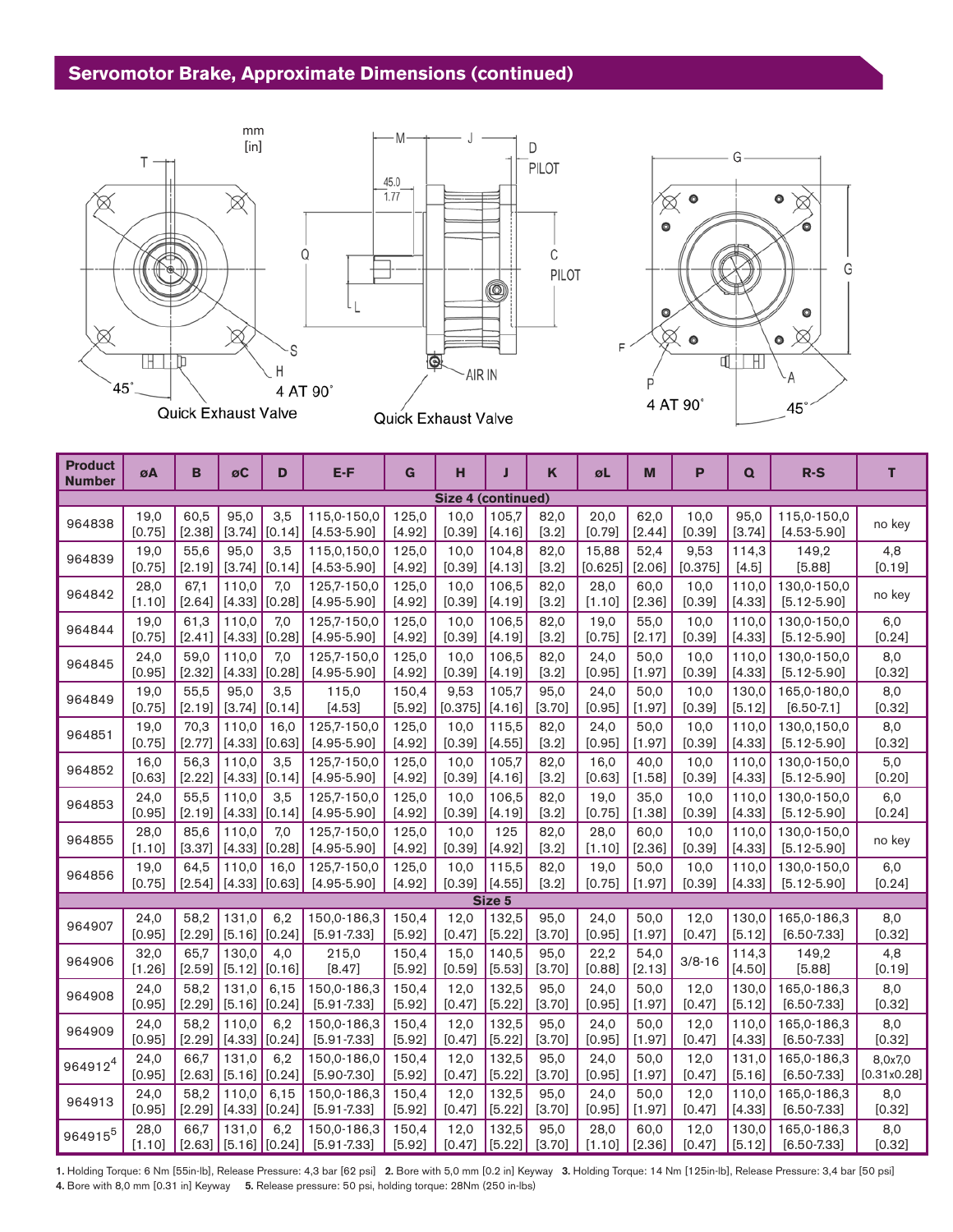## **Servomotor Brake, Approximate Dimensions (continued)**





| <b>Product</b><br><b>Number</b> | øΑ             | B               | øC                         | D              | $E-F$                          | G               | н                  | J               | K                | øL             | M              | P              | $\Omega$        | $R-S$                                 | T              |
|---------------------------------|----------------|-----------------|----------------------------|----------------|--------------------------------|-----------------|--------------------|-----------------|------------------|----------------|----------------|----------------|-----------------|---------------------------------------|----------------|
|                                 |                |                 |                            |                |                                |                 | Size 5 (continued) |                 |                  |                |                |                |                 |                                       |                |
| 964918                          | 32,0<br>[1.26] | 58,2<br>[2.29]  | 130,0<br>[5.12]            | 6,15<br>[0.24] | 150,0-186,3<br>$[5.90 - 7.33]$ | 150,4<br>[5.92] | 12,0<br>[0.47]     | 132,5<br>[5.22] | 95<br>[3.7]      | 32,0<br>[1.26] | 54,0<br>[2.13] | 12,0<br>[0.47] | [5.12]          | 130,0 165,0-186,32<br>$[6.50 - 7.33]$ | 10,0<br>[0.39] |
| 964920                          | 28,0           | 66,7            | 130,0                      | 6,2            | 150,0-186,3                    | 150,4           | 12,0               | 132,5           | 95               | 28,0           | 60,0           | 12,0           | 130,0           | 165,0-186,32                          | 8,0            |
|                                 | [1.10]         | [2.63]          | [5.12]                     | [0.24]         | $[5.90 - 7.33]$                | [5.92]          | [0.47]             | [5.22]          | [3.7]            | [1.10]         | [2.36]         | [0.47]         | [5.12]          | $[6.50 - 7.33]$                       | [0.32]         |
| 964921                          | 32,0           | 74,8            | 130.0                      | 4,0            | 215,0                          | 150,4           | 15,0               | 141.0           | 95               | 32,0           | 60,0           | 12,0           | 130.0           | 165.0-186.32                          | 10,0           |
|                                 | [1.26]         | $[2.94]$        | [5.12]                     | [0.16]         | [8.47]                         | [5.92]          | [0.59]             | [5.55]          | [3.7]            | [1.26]         | [2.36]         | [0.47]         | [5.12]          | $[6.50 - 7.33]$                       | [0.39]         |
| 964925                          | 32,0<br>[1.26] | 82,0<br>[3.23]  | 130.0<br>[5.12]            | 6,2<br>[0.24]  | 150,0-186,3<br>$[5.90 - 7.33]$ | 150,4<br>[5.92] | 12,0<br>[0.47]     | 132,5<br>[5.22] | 95<br>[3.7]      | 24,0<br>[0.95] | 50,0<br>[1.97] | 12,0<br>[0.47] | 130.0<br>[5.12] | 165,0-186,32<br>$[6.50 - 7.33]$       | no key         |
|                                 |                |                 |                            |                |                                |                 |                    | Size 7          |                  |                |                |                |                 |                                       |                |
| $965004^3$                      | 32,0           | 83,2            | 130,0                      | 6,1            | 215,0                          | 192,0           | 15,0               | 102,3           | 113,0            | 32,0           | 60,0           | 15,0           | 130,0           | 215,0                                 | 10,0           |
|                                 | [1.26]         | [3.28]          | [5.12]                     | [0.24]         | [8.47]                         | [7.56]          | [0.59]             | [4.03]          | $[4.4]$          | [1.26]         | [2.36]         | [0.59]         | [5.12]          | [8.47]                                | [0.39]         |
| 965008                          | 24,0<br>[0.95] | 83,2<br>[3.28]  | 130,0<br>[5.12]            | 6,1<br>[0.24]  | 165,0<br>[6.50]                | 192,0<br>[7.56] | M10                | 102,3<br>[4.03] | 113,0<br>$[4.4]$ | 24,0<br>[0.95] | 50,0<br>[1.97] | 12,0<br>[0.47] | 130,0<br>[5.12] | 80,0<br>[7.10]                        | 8,0<br>[0.32]  |
| 965010                          | 32,0<br>[1.26] | 83,2<br>[3.28]  | 130,0<br>[5.12]            | 6,1<br>[0.24]  | 165,0<br>[6.50]                | 192,0<br>[7.56] | M10                | 102,3<br>[4.03] | 113,0<br>$[4.4]$ | 32,0<br>[1.26] | 60,0<br>[2.36] | 15,0<br>[0.59] | 130,0<br>[5.12] | 215,0<br>[8.47]                       | 10,0<br>[0.39] |
| 965016                          | 42,0           | 114.1           | 114,3                      | 5,0            | 200,0                          | 174,0           | 12,8               | 128,2           | 105              | 42,0           | 113,0          | 13,5           | 114,3           | 200,0                                 | 12,0           |
|                                 | [1.65]         | [4.49]          | [4.50]                     | [0.2]          | [7.87]                         | [6.85]          | [0.50]             | [5.05]          | $[4.1]$          | [1.65]         | [4.45]         | [0.53]         | [4.50]          | [7.87]                                | [0.47]         |
| 965000                          | 32,0           | 83,2            | 130.0                      | 6.1            | 215,0                          | 192,0           | 15.0               | 102,3           | 113.0            | 32,0           | 60.0           | 15,0           | 130.0           | 215,0                                 | 10,0           |
|                                 | [1.26]         | [3.28]          | [5.12]                     | [0.24]         | [8.47]                         | [7.56]          | [0.59]             | [4.03]          | $[4.4]$          | [1.26]         | [2.36]         | [0.59]         | [5.12]          | [8.47]                                | [0.39]         |
| 965001                          | 32,0           | 83.2            | 180.0                      | 6.1            | 215,0                          | 192,0           | 15.0               | 102.3           | 113.0            | 32,0           | 60.0           | 15,0           | 180.0           | 215,0                                 | 10,0           |
|                                 | [1.26]         | [3.28]          | $[7.09]$                   | [0.24]         | [8.47]                         | [7.56]          | [0.59]             | [4.03]          | $[4.4]$          | [1.26]         | [2.36]         | [0.59]         | $[7.09]$        | [8.47]                                | [0.39]         |
| 965006                          | 32,0           | 83.2            | 180.0                      | 6.1            | 215,0                          | 192,0           | 15.0               | 102.3           | 113.0            | 32,0           | 60.0           | 15,0           | 180.0           | 215,0                                 | 10,0           |
|                                 | [1.26]         | [3.28]          | $[7.09]$                   | [0.24]         | [8.47]                         | $[7.56]$        | [0.59]             | [4.03]          | [4.40]           | [1.26]         | [2.36]         | [0.59]         | [7.09]          | [8.47]                                | [0.39]         |
| 965007                          | 32,0<br>[1.26] | 85.0<br>[3.35]  | 180.0<br>$[7.09]$          | 6.1<br>[0.24]  | 215,0<br>[8.47]                | 228.6<br>[9.00] | 15.0<br>[0.59]     | 102,3<br>[4.03] |                  | 34,9<br>[1.38] | 85.6<br>[3.37] | 12,7<br>[0.50] | 215.9<br>[8.50] | 184,2<br>[7.25]                       | 8,0<br>[0.31]  |
| 965003                          | 35.0           | 88.2            | 114.3                      | 6.1            | 200,0                          | 174,0           | M12                | 102,3           | 105.0            | 35.0           | 79,0           | 13,5           | 114,3           | 200,0                                 | 10,0           |
|                                 | [1.38]         | [3.47]          | [4.50]                     | [0.24]         | [7.87]                         | [6.85]          | x1.75              | [4.03]          | [4.10]           | [1.38]         | [3.11]         | [0.53]         | [4.50]          | [7.87]                                | [0.39]         |
| 965005                          | 35,0           | 88.2            | 114.3                      | 6.1            | 200,0                          | 174,0           | 13,5               | 102,3           | 105.0            | 35,0           | 79,0           | M12            | 114,3           | 200,0                                 | 10,0           |
|                                 | [1.38]         | $[3.47]$        | [4.50]                     | [0.24]         | [7.87]                         | [6.85]          | [0.53]             | [4.03]          | [4.10]           | [1.38]         | [3.11]         | x 1.75         | [4.50]          | [7.87]                                | [0.39]         |
| 965002                          | 35,0           | 88.2            | 114.3                      | 6,1            | 200,0                          | 192,0           | 13,0               | 102,3           | 113,0            | 35,0           | 80,0           | 13,0           | 114,3           | 200,0                                 | 10,0           |
|                                 | [1.38]         | [3.47]          | [4.50]                     | [0.24]         | [7.87]                         | [7.56]          | [0.51]             | [4.03]          | [4.40]           | [1.38]         | [3.15]         | [0.51]         | [4.50]          | [7.87]                                | [0.39]         |
| 965009                          | 42,0<br>[1.85] | 114.1<br>[4.49] | 114,3<br>$[4.50]$ $[0.20]$ | 5.0            | 200,0<br>[7.87]                | 174.0<br>[6.85] | 12,8<br>[0.50]     | 128.2<br>[5.05] | 105.0<br>[4.10]  | 35,0<br>[1.38] | 79,0<br>[3.11] | 12,5<br>[0.53] | 114.3<br>[4.50] | 200,0<br>[7.87]                       | 10,0<br>[0.39] |

С

PILOT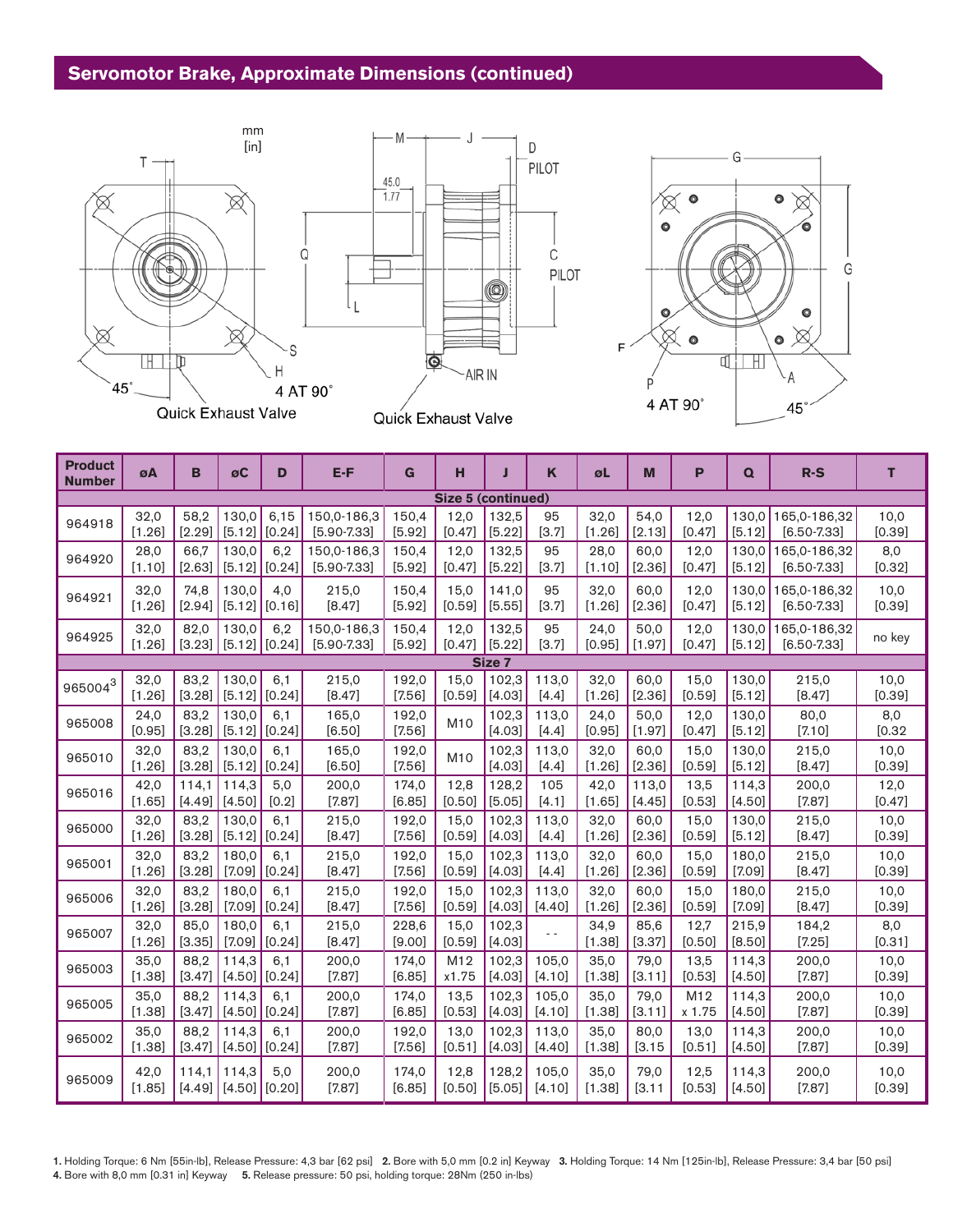## **Servomotor Brake, Approximate Dimensions (continued)**



| <b>Product</b><br><b>Number</b> | øΑ             | в               | øC                       | D                        | E-F               | G                 | н                        |                   | K               | øL               | M                | P              | $\Omega$          | $R-S$             |                  |
|---------------------------------|----------------|-----------------|--------------------------|--------------------------|-------------------|-------------------|--------------------------|-------------------|-----------------|------------------|------------------|----------------|-------------------|-------------------|------------------|
| Size 9                          |                |                 |                          |                          |                   |                   |                          |                   |                 |                  |                  |                |                   |                   |                  |
| 965102                          | 38,0<br>[1.50] | 83,3<br>[3.28]  | 180,0                    | 4.1<br>$[7.09]$ $[0.16]$ | 215,0<br>[8.47]   | 214,0<br>[8.43]   | 13,0<br>[0.51]           | 102,3<br>$[4.03]$ | 124,0<br>[4.90] | 38,0<br>[1.50]   | 60,0<br>$[2.36]$ | 13,0<br>[0.51] | 0.081<br>[7.09]   | 215,0<br>$[8.47]$ | 12,0<br>$[0.47]$ |
| 965101                          | 38,0<br>[1.50] | 87,3<br>[3.44]  | 180.0<br>[7.09]          | 5.0<br>[0.20]            | 215,0<br>[8.47]   | 214,0<br>[8.43]   | M <sub>12</sub><br>x1.75 | 102.3<br>[4.03]   | 124.0<br>[4.90] | 34,9<br>[1.38]   | 60,0<br>$[2.36]$ | M12<br>x 1.75  | 180.0<br>$[7.09]$ | 215,0<br>$[8.47]$ | no key           |
| 965100                          | 38,0<br>[1.50] | 83,3<br>[3.28]  | 180.0<br>[7.09]          | 4.1<br>[0.16]            | 215,0<br>[8.47]   | 214,0<br>[8.43]   | 13,0<br>[0.51]           | 102,3<br>[4.03]   | 124,0<br>[4.90] | 38,0<br>[1.50]   | 60,0<br>[2.36]   | 13,0<br>[0.51] | 180.0<br>$[7.09]$ | 215,0<br>[8.47]   | 12,0<br>[0.47]   |
| 965105                          | 42,0<br>[1.65] | 117,2<br>[4.62] | 200,0<br>$[7.87]$        | 5.0<br>[0.20]            | 235,0<br>[9.25]   | 220,0<br>$[8.66]$ | 13,5<br>[0.53]           | 102,3<br>$[4.03]$ | 124,0<br>[4.90] | 42,0<br>[1.65]   | 116,0<br>[4.57]  | 13,5<br>[0.53] | 200.0<br>[7.87]   | 235,0<br>[9.25]   | 12,0<br>[0.47]   |
| 965106                          | 55,0<br>[2.17] | 117.1<br>[4.61] | 200.0<br>$[7.87]$        | 5.0<br>[0.2]             | 235,0<br>$[9.25]$ | 220,0<br>[8.86]   | 13.5<br>[0.53]           | 154.5<br>l [6.09] | 125<br>[4.9]    | 42,0<br>[1.65]   | 80,9<br>[3.16]   | 14,0<br>[0.55] | 180.0<br>$[7.09]$ | 214.2<br>[8.43]   | 12,0<br>[0.47]   |
|                                 |                |                 |                          |                          |                   |                   |                          | Size 11           |                 |                  |                  |                |                   |                   |                  |
| 965200                          | 48,0<br>[1.89] | 91.6<br>[3.61]  | 250.0<br>$[9.84]$ [0.37] | 9.4                      | 300,0<br>[11.81]  | 262,9<br>[10.35]  | 15.0<br>[0.59]           | 123.3<br>[4.85]   | 149.0<br>[5,90] | 48,0<br>$[1.89]$ | 60,0<br>[2.36]   | 15,0<br>[0.59] | 250,0<br>[9.84]   | 300,0<br>[11.81]  | 14,0<br>[0.55]   |
| 965201                          | 35,0<br>[1.38] | 92,1<br>[3.63]  | 230,0<br>$[9.06]$ [0.36] | 9.1                      | 265,0<br>[10.43]  | 262,9<br>[10.35]  | M <sub>12</sub><br>x1.75 | 123,3<br>[4.85]   | 149,0<br>[5.90] | 35,0<br>.381     | 92,0<br>[3.62]   | 14,0<br>[0.55] | 230,0<br>[9.06]   | 265,0<br>[10.43]  | no key           |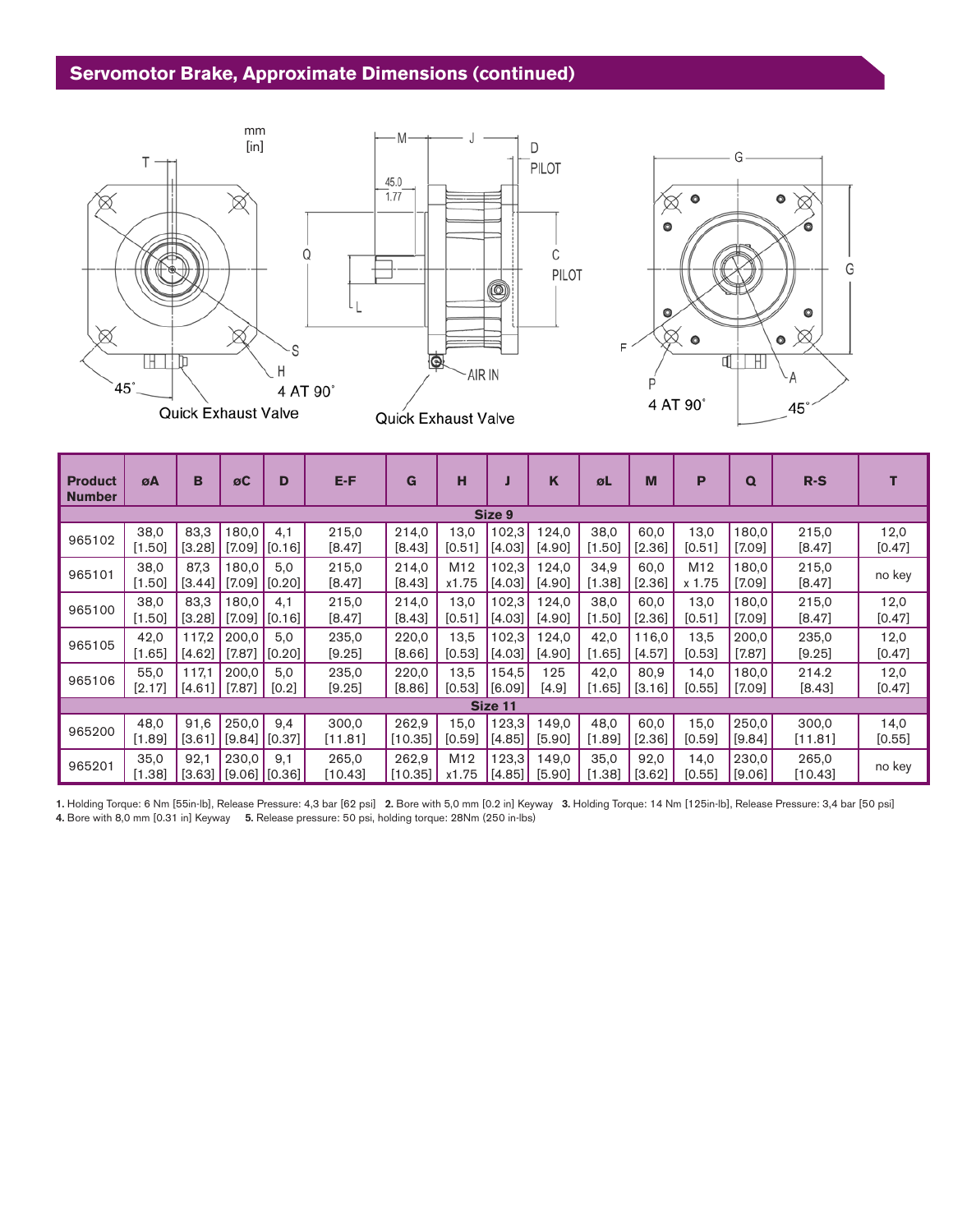# **Servomotor Brake Specifications**

|                       | <b>Product</b><br><b>Number</b> | <b>Static</b><br><b>Torque</b><br>Nm [in-lb] | <b>Frame</b>               | <b>Torsional</b><br><b>Rigidity</b><br>Nm/rad [lb-ft/rad] | <b>Engage</b><br><b>Time</b><br>Ms | <b>Release</b><br><b>Time</b><br><b>Ms</b> | <b>Max</b><br><b>RPM</b> | <b>Overhung</b><br>Load<br>$N$ [lb] | <b>Shaft</b><br><b>Inertia</b><br>$kg$ -m <sup>2</sup> [lb-ft <sup>2</sup> ] | <b>Release</b><br><b>Pressure</b><br>(minimum)<br>bar [psi] |
|-----------------------|---------------------------------|----------------------------------------------|----------------------------|-----------------------------------------------------------|------------------------------------|--------------------------------------------|--------------------------|-------------------------------------|------------------------------------------------------------------------------|-------------------------------------------------------------|
| $\mathbf{\Omega}$     | 964605                          | 2.25 [20]                                    | NEMA 23                    | 6180 [4550]                                               | 8                                  | 92                                         | 10,000                   | 833 [190]                           | 0.00002                                                                      | 5.5 [80]                                                    |
| Size                  | 964606                          | 2.25 [20]                                    |                            | 6180 [4550]                                               | 8                                  | 92                                         | 10,000                   | 833 [190]                           | [0.0005]                                                                     | 5.5 [80]                                                    |
|                       | 964717                          | 8 [70]                                       |                            | 9613 [7090]                                               | 12                                 | 75                                         | 10,000                   | 1070 [240]                          |                                                                              | 5.5 [80]                                                    |
|                       | 964713                          | 5[44]                                        |                            | 9613 [7090]                                               | 12                                 | 75                                         | 10,000                   | 1070 [240]                          |                                                                              | 3.5 [50]                                                    |
|                       | 964714                          | 8 [70]                                       |                            | 9613 [7090]                                               | 12                                 | 75                                         | 10,000                   | 1070 [240]                          |                                                                              | 5.5 [80]                                                    |
|                       | 964718                          | 8 [70]                                       |                            | 9613 [7090]                                               | 12                                 | 75                                         | 10,000                   | 1070 [240]                          |                                                                              | 5.5 [80]                                                    |
| S<br>Size             | 964709                          | 8 [70]                                       |                            | 9613 [7090]                                               | 12                                 | 75                                         | 10,000                   | 1070 [240]                          | 0.00005                                                                      | 5.5 [80]                                                    |
|                       | 964710                          | 5[44]                                        |                            | 9613 [7090]                                               | 12                                 | 75                                         | 10,000                   | 1070 [240]                          | [0.0012]                                                                     | 3.5 [50]                                                    |
|                       | 964712                          | 8 [70]                                       |                            | 9613 [7090]                                               | 12                                 | 75                                         | 10,000                   | 1070 [240]                          |                                                                              | 5.5 [80]                                                    |
|                       | 964715                          | 8 [70]                                       |                            | 9613 [7090]                                               | 12                                 | 75                                         | 10,000                   | 1070 [240]                          |                                                                              | 5.5 [80]                                                    |
|                       | 964716                          | 8 [70]                                       | NEMA 34                    | 9613 [7090]                                               | 12                                 | 75                                         | 10,000                   | 1070 [240]                          |                                                                              | 5.5 [80]                                                    |
|                       | 964719                          | 8 [70]                                       |                            | 9613 [7090]                                               | 12                                 | 75                                         | 10,000                   | 1070 [240]                          |                                                                              | 5.5 [80]                                                    |
|                       | 964824                          | 14 [125]                                     |                            | 23,796 [17,550]                                           | 50                                 | 80                                         | 10,000                   | 2334 [525]                          |                                                                              | 3.4 [50]                                                    |
|                       | 964819                          | 14 [125]                                     |                            | 23,796 [17,550]                                           | 50                                 | 80                                         | 10,000                   | 2334 [525]                          |                                                                              | 3.4 [50]                                                    |
|                       | 964814                          | 22 [200]                                     |                            | 23,796 [17,550]                                           | 50                                 | 80                                         | 10,000                   | 2334 [525]                          |                                                                              | 5.5 [80]                                                    |
|                       | 964823                          | 14 [125]                                     |                            | 23,796 [17,550]                                           | 50                                 | 80                                         | 10,000                   | 2334 [525]                          |                                                                              | 3.4 [50]                                                    |
|                       | 964818                          | 22 [200]                                     | NEMA 143/145 TC            | 23,796 [17,550]                                           | 50                                 | 80                                         | 10,000                   | 2334 [525]                          |                                                                              | 5.5 [80]                                                    |
|                       | 964816                          | 22 [200]                                     |                            | 23,796 [17,550]                                           | 50                                 | 80                                         | 10,000                   | 2334 [525]                          |                                                                              | 5.5 [80]                                                    |
| 4                     | 964826                          | 22 [200]                                     |                            | 23,796 [17,550]                                           | 50                                 | 80                                         | 10,000                   | 2334 [525]                          | 0.00031                                                                      | 5.5 [80]                                                    |
| Size                  | 964817                          | 22 [200]                                     | NEMA 143/145 TC            | 23,796 [17,550]                                           | 50                                 | 80                                         | 10,000                   | 2334 [525]                          | [0.0074]                                                                     | 5.5 [80]                                                    |
|                       | 964815                          | 22 [200]                                     |                            | 23,796 [17,550]                                           | 50                                 | 80                                         | 10,000                   | 2334 [525]                          |                                                                              | 5.5 [80]                                                    |
|                       | 964820                          | 22 [200]                                     |                            | 23,796 [17,550]                                           | 50                                 | 80                                         | 10,000                   | 2334 [525]                          |                                                                              | 5.5 [80]                                                    |
|                       | 964821                          | 22 [200]                                     |                            | 23,796 [17,550]                                           | 50                                 | 80                                         | 10,000                   | 2334 [525]                          |                                                                              | 5.5 [80]                                                    |
|                       | 964830                          | 22 [200]                                     |                            | 23,796 [17,550]                                           | 50                                 | 80                                         | 10,000                   | 2334 [525]                          |                                                                              | 5.5 [80]                                                    |
|                       | 964825                          | 22 [200]                                     |                            | 23,796 [17,550]                                           | 50                                 | 80                                         | 10,000                   | 2334 [525]                          |                                                                              | 5.5 [80]                                                    |
|                       | 964829                          | 14 [125]                                     |                            | 23,796 [17,550]                                           | 50                                 | 80                                         | 10,000                   | 2334 [525]                          |                                                                              | 3.5 [50]                                                    |
|                       | 964907                          | 45 [400]                                     |                            | 36,184 [26,690]                                           | 60                                 | 100                                        | 10,000                   | 2447 [550]                          |                                                                              | 5.5 [80]                                                    |
|                       | 961906                          | 45 [400]                                     |                            | 36,184 [26,690]                                           | 60                                 | 100                                        | 10,000                   | 2447 [550]                          |                                                                              | 5.5 [80]                                                    |
| 5                     | 964908                          | 28.3 [250]                                   |                            | 36,184 [26,690]                                           | 60                                 | 100                                        | 10,000                   | 2447 [550]                          | 0.00114                                                                      | 3.4 [50]                                                    |
| Size                  | 964909                          | 45 [400]                                     |                            | 36,184 [26,690]                                           | 60                                 | 100                                        | 10,000                   | 2447 [550]                          | [0.0371]                                                                     | 5.5 [80]                                                    |
|                       | 964912                          | 45 [400]                                     |                            | 36,184 [26,690]                                           | 60                                 | 100                                        | 10,000                   | 2447 [550]                          |                                                                              | 5.5 [80]                                                    |
|                       | 964913                          | 28.3 [250]                                   |                            | 36,184 [26,690]                                           | 60                                 | 100                                        |                          | 10,000 2447 [550]                   |                                                                              | 3.4 [50]                                                    |
|                       | 964915                          | 28.3 [250]                                   |                            | 36,184 [26,690]                                           | 60                                 | 100                                        | 10,000                   | 2447 [550]                          |                                                                              | 3.4 [50]                                                    |
|                       | 965004                          | 75 [660]                                     |                            | 54,772 [40,390]                                           |                                    |                                            | 5000                     | Note:                               |                                                                              | 3.3[48]                                                     |
|                       | 965008                          | 100 [880]                                    |                            | 54,772 [40,390]                                           |                                    |                                            | 5000                     |                                     |                                                                              | 4.4 [64]                                                    |
|                       | 965010                          | 99 [880]                                     |                            | 54,772 [40,390]                                           |                                    |                                            | 5000                     |                                     |                                                                              | 4.4 [64]                                                    |
|                       | 965000                          | 125 [1100]                                   |                            | 54,772 [40,390]                                           |                                    |                                            | 5000                     | <b>These</b>                        |                                                                              | 5.5 [80]                                                    |
| $\blacktriangleright$ | 965001                          | 125 [1100]                                   |                            | 54,772 [40,390]                                           |                                    |                                            | 5000                     | brakes                              | 0.00344                                                                      | 5.5 [80]                                                    |
| Size                  | 965006<br>965007                | 100 [880]                                    | 125 [1100] NEMA 213/215 TC | 54,772 [40,390]<br>54,772 [40,390]                        |                                    |                                            | 5000<br>5000             | are<br>intended                     | [0.08163]                                                                    | 4.4 [64]<br>5.5 [80]                                        |
|                       | 965003                          | 75 [660]                                     |                            | 54,772 [40,390]                                           |                                    |                                            | 5000                     | for direct                          |                                                                              | 3.3[48]                                                     |
|                       | 965005                          | 125 [1100]                                   |                            | 54,772 [40,390]                                           |                                    |                                            | 5000                     | mounting                            |                                                                              | 5.5 [80]                                                    |
|                       | 965002                          | 50 [440]                                     |                            | 54,772 [40,390]                                           |                                    |                                            | 5000                     | only.                               |                                                                              | 2.2 [32]                                                    |
|                       | 965009                          | 125 [1100]                                   |                            | 54,772 [40,390]                                           |                                    |                                            | 5000                     | <b>Side</b>                         |                                                                              | 5.5 [80]                                                    |
|                       | 965102                          | 75 [660]                                     |                            | 102,733 [75,757]                                          |                                    |                                            | 5000                     | loading                             |                                                                              | 3.3[48]                                                     |
| ၜ                     | 965101                          | 100 [880]                                    |                            | 102,733 [75,757]                                          |                                    |                                            | 5000                     | is not                              |                                                                              | 4.4 [64]                                                    |
| Size                  |                                 |                                              |                            |                                                           |                                    |                                            |                          | recom-                              | 0.00344                                                                      |                                                             |
|                       | 965100                          | 125 [1100]                                   |                            | 102,733 [75,757]                                          |                                    |                                            | 5000                     | mended.                             | [0.08163]                                                                    | 5.5 [80]                                                    |
|                       | 965105                          | $125$ [1100]                                 |                            | 102,733 [75,757]                                          |                                    |                                            | 5000                     |                                     |                                                                              | 5.5 [80]                                                    |
| H                     | 965200                          | 125 [1100]                                   |                            | 211,695 [156,108]                                         |                                    |                                            | 5000                     |                                     | 0.00344                                                                      | 5.5 [80]                                                    |
| <b>Size</b>           | 965201                          | 125 [1100]                                   |                            | 211,695 [156,108]                                         |                                    |                                            | 5000                     |                                     | [0.08163]                                                                    | 5.5 [80]                                                    |